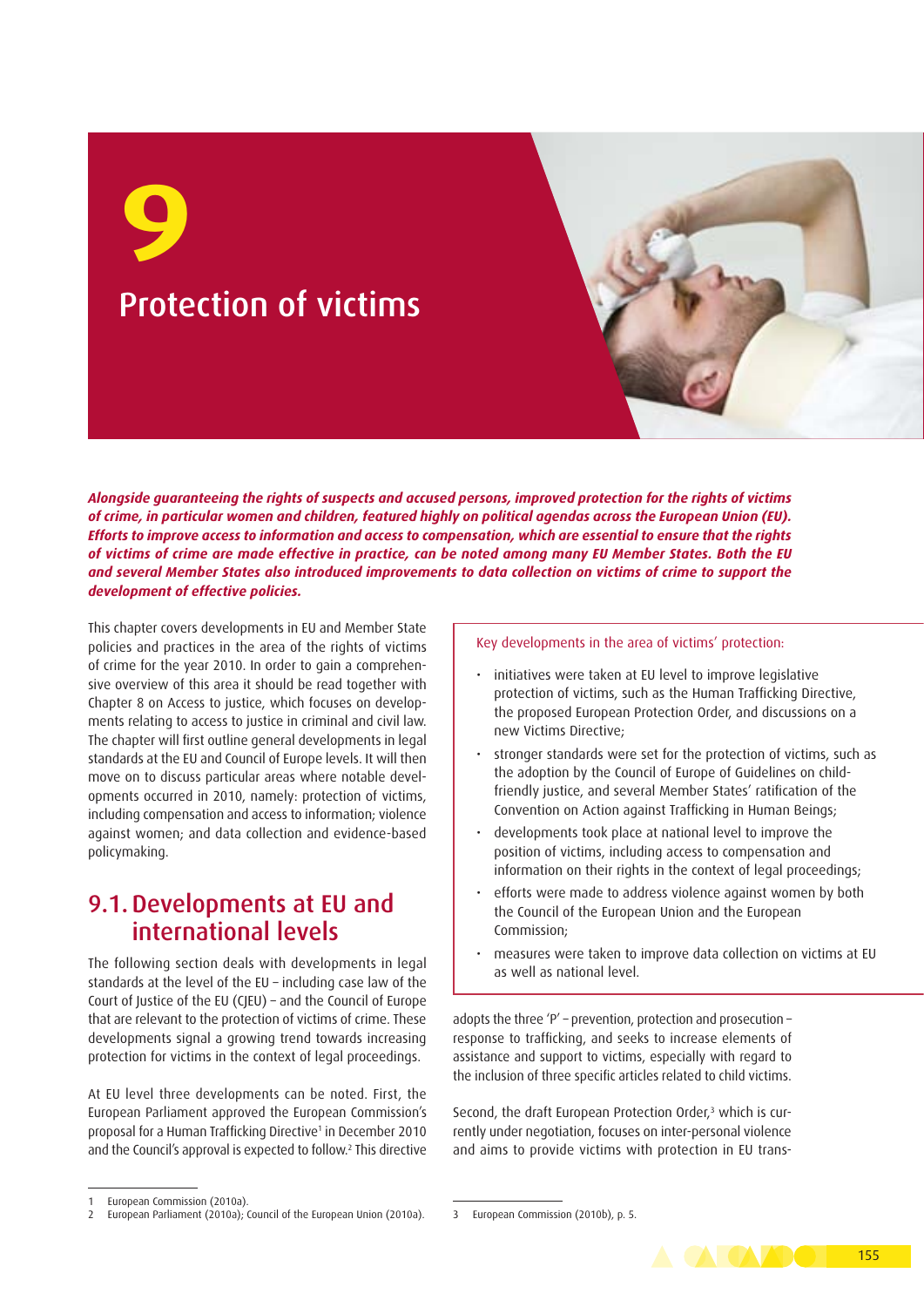border cases. The draft passed the first reading in the European Parliament in December 2010.4

Third, discussions were underway in 2010 to identify how existing EU legislation could be amended or replaced to better meet the needs of victims.5 Victims' needs are currently covered by the Framework Decision on the standing of victims in criminal proceedings and the Directive on compensation to crime victims.6

*The Framework Decision on the standing of victims in criminal proceedings defines a 'victim' as "a natural person who has suffered harm, including physical or mental injury, emotional suffering or economic loss, directly caused by acts or omissions that are in violation of the criminal law of a Member State".*

*Article 1(a), Framework Decision 2001/220/JHA on the standing of victims in criminal proceedings, OJ 2001 L 82, p. 1.*

**WANNAMARAMARAMARAMAR** 

**Contract** 

In the case of *Eredics*, the CJEU offered clarification of the definition of 'victim' as it appears in the Framework Decision on the standing of victims in criminal proceedings. It stated that for the purposes of this legislation, 'victim' referred only to 'natural persons' (a human being) and could not include 'legal persons' (such as an organisation that is defined as such in law).7 This decision confirmed the CJEU's finding on this question in *Dell'Orto* of 2007,<sup>8</sup> and serves to further inform developments in the field of victims' rights in the EU.

In relation to Council of Europe standards, in 2010 a number of EU Member States ratified the Council of Europe Convention on Action against Trafficking in Human Beings of 2005, specifically **Ireland**, **Italy**, the **Netherlands** and **Sweden**. The Committee of Ministers of the Council of Europe also adopted Guidelines on child-friendly justice,<sup>9</sup> which serve to protect the rights of the child in the context of legal proceedings. A tabulated overview of relevant international human rights instruments binding the EU Member States is given in Chapter 10 on international obligations.

### 9.2. Issues in focus

A 2009 report on victims in Europe, issued by the Portuguese Association for Victim Support (*Associação Portuguesa de Apoio à Vítima*, APAV) and funded by the European Commission, suggests that many EU Member States could benefit from reforming their current systems in terms of providing better protection for victims, including their standing in criminal proceedings.10 While many challenges remain in ensuring that victims' rights are upheld in practice, it is also the case that a number of innovative approaches to rights protection have emerged. The following section will consider general developments at the national level, and will then focus on compensation of victims and the provision of information to victims about their rights.

### 9.2.1. General measures

At a general level, it is possible to highlight the development of legislative measures and practices among the EU Member States that enhance protection for victims. In **Romania**, a new criminal procedural code was adopted in June 2010, which will come into force in 2012.<sup>11</sup> The law details the rights of the victim during the criminal justice process – including the right to information, the right to legal aid, and the right to protection and compensation – as well as the use of mediation services.12 In **Lithuania**, a new draft law on the protection of victims of violence in the private sphere, which would introduce special protection for victims of violence and their families, is being considered by the parliament.<sup>13</sup>

At a more practical level, many EU Member States have reconstructed or refurbished physical structures like courts in order to accommodate the needs of victims. In January 2010, **Ireland** officially opened a new Criminal Courts Complex, which includes a suite for victims and victim support organisations, and a room specifically designed for children. It also has a separate and private entrance/exit for victims and witnesses.14

### Promising practice

### Avoiding gaps by close cooperation: the 'Alliance against Violence'

To enhance cooperation and avoid gaps in service provision to victims, various agencies work together in some EU Member States. In Austria in September 2010, the inter-ministerial 'Alliance against Violence' was launched, comprising the Federal Ministries of the Interior, Justice, Economy, Family and Youth, and Women and Civil Service. The Ministry of Interior established a coordination body within the criminal intelligence service, while the Federal Security Academy will support the Alliance with its research. Its main tasks will be to coordinate all measures against violence, to develop strategies for improving the prevention of violence, and to build a link between the police and all other actors dealing with violence. Additionally, the development of specific models to address various types of violence is planned.

*For more information, see:<www.bmi.gv.at>*

- European Parliament (2010b); Council of the European Union (2010b).
- 5 European Council (2010) and European Commission (2010c).
- 6 Council Directive 2004/80/EC, OJ 2004 L 261, p. 15.
- 7 CJEU, C-205/09, *Eredics and Sapi*, 21 October 2010.
- 8 CJEU, C-467/05 *Dell'Orto*, 28 June 2007.
- Council of Europe, Committee of Ministers (2010).
- 10 Portugal, Portuguese Association for Victim Support (2009).
- 11 Romania, Legea 135/2010, 15 July 2010.
- 12 *Ibid.*, Articles 81, 93, and 486.
- 13 Lithuania, Lietuvos Respublikos apsaugos nuo smurto privačioje
- erdvėje įstatymo projektas, No. XIP-2325, 23 July 2010.
- 14 Irish Times (2010).

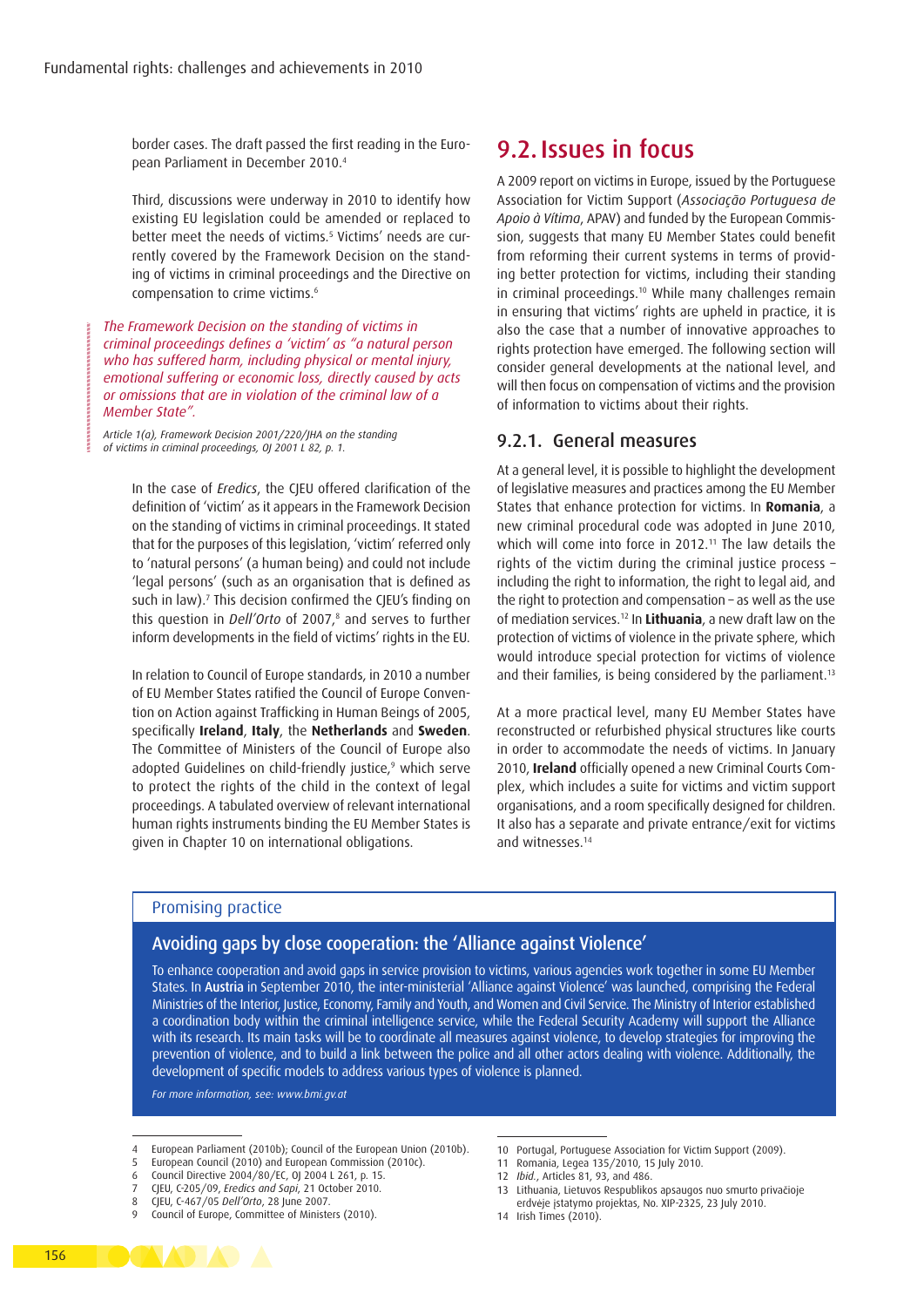In **Poland**, within the framework of the 'Nationwide Victim Assistance Network', a help centre has been established in every Polish region (*voivodeship*) called *Sieć pomocy ofiarom przestępstw*. The European Commission funds these centres as part of the programme '2007 Prevention of and Fight against Crime'. There are currently 16 such centres in total, which aim to provide legal assistance, and psychological and social care to crime victims, and rely mainly on volunteers.<sup>15</sup>

### 9.2.2. Compensation

Alongside punishment of the offender, compensation can play an important role in restoring the victim's situation when their rights as a victim have been violated. Several EU Member States introduced or reformed legislation in the area of criminal compensation during the reporting period.

In **the Netherlands**, amendments with effect from January 2011 were introduced to strengthen the position of the victim in the criminal procedure by, for instance, making it easier for the victim to claim compensation.<sup>16</sup> Consideration is also being given to a proposal, submitted in April 2010, to amend legislation on criminal injuries compensation. The bill, currently pending in the House of Representatives, would expand the categories of persons who can submit a claim to the Criminal Injuries Compensation Fund and the cases in which a benefit can be claimed, as well as simplifying and modernising existing legislation.17 Further changes to expand the categories of persons that can submit claims have been proposed by the government.<sup>18</sup> However, on 23 March 2010, the Senate rejected a bill on Emotional Loss which would have made it possible to allow compensation for emotional damage for relatives of deceased victims and relatives of victims who sustained serious injuries.

In **Poland**, the position of victims of crime has been strengthened through the amendment of the penal code, which includes the power for courts to oblige an offender to pay compensation beyond immediate material damages. In **Germany**, discussions have taken place on the issue of reforming legislation on the compensation of victims in order to make the process easier and more transparent.<sup>19</sup>

Some Member States oblige offenders to contribute to a crime victim fund. **Finland** is developing such a fund, which is based on an established Swedish model from the mid-1990s.20 In **Sweden**, all offenders convicted of an offence punishable by a prison sentence are liable to pay a lump sum of approximately EUR 50 to the Fund for Victims of Crime, which generates approximately EUR 3.5 million a

19 Germany, Federal Ministry for Labour and Social Affairs (*Bundesministerium für Arbeit und Soziales*), Letter of 14 September 2010.

year. The fund, through the Swedish Crime Victim Compensation and Support Authority (*Brottsoffermyndigheten*), has been a major sponsor of many different projects concerning crime victims – mainly by supporting civil society organisations and research – and it has continued to increase over the years.<sup>21</sup>

In **Sweden**, the authorities have also investigated the possibility of making services more accessible to crime victims by providing the opportunity to apply for compensation online. In December 2010, it was, however, only possible to access applications online, not to submit them.

In **Germany**, an organisation was established in February 2009 to deal with the abuse of minors in children's homes during the 1950s and 1960s.<sup>22</sup> Its interim report, published in January 2010, elaborates on the possibilities of compensation for the victims. However, it comes to the conclusion that most compensation claims are statute-barred according to the relevant legal provisions. It is therefore evaluating the possibility of amending the Victims Compensation Act and the feasibility of a compensation fund for the victims.<sup>23</sup> Similarly, since its creation in April 2010, the Roundtable on Sexual Abuse of Children has initiated a research network for the detection and prevention of sexual child abuse.24 It is also examining the possibility of extending the statute of limitations for civil compensation claims in this area.25

### 9.2.3. Information for victims

If victims are not aware of their rights, they may have difficulty in exercising them. A number of measures can be noted in EU Member States, some of which are innovative. In **Germany**, legislation has been introduced to provide better information to victims on their rights, as early as possible and in a language they understand.<sup>26</sup>

In 2010, an English version of the **Swedish** introduction to courts for victims of crime was launched (see Figure 9.1).<sup>27</sup> In **Poland**, within the framework of the National Programme for Crime Victims, authorities have set up an eponymous website *(Krajowy Program na Rzecz Ofiar Przestępstw)* with complete texts of legal acts, contact details of help centres and summaries of victims' rights.

Some EU Member States have developed victims' charters, which explain victims' rights in an accessible format.

<sup>27</sup> The Swedish Authority also has a quick guide on compensation, available at:<www.brottsoffermyndigheten.se/default.asp?id=2237>.



<sup>15</sup> For more information, see:<www.pokrzywdzeni.gov.pl>.

<sup>16</sup> Netherlands, Decision of 13 July 2010.

<sup>17</sup> Netherlands, Parliamentary paper No. 32 363, No. 8 (Government amendment).

<sup>18</sup> *Ibid.*

<sup>20</sup> Finland, Ministry of Justice (*Oikeusministeriö, Justitieministeriet*) (2010).

<sup>21</sup> See<www.brottsoffermyndigheten.se/default.asp?id=1292>, Brottsoffermyndighetens årsredovisning 2010, p. 9.

<sup>22</sup> For more information on children's rights, see Chapter 4, 'The rights of the child and protection of children'.

<sup>23</sup> Runder Tisch Heimerziehung (2010).

<sup>24</sup> See 'Sitzung' section of Runder Tisch website: [www.rundertisch](http://www.rundertisch-kindesmissbrauch.de/sitzungen.htm)[kindesmissbrauch.de/sitzungen.htm](http://www.rundertisch-kindesmissbrauch.de/sitzungen.htm). Germany, Ministry for Education and Research (*Bundesministerium für Bildung und Forschung*) (2010).

<sup>25</sup> Germany, Ministry of Justice (*Bundesministerium für Justiz*) (2010).

<sup>26</sup> Germany, Gesetz zur Stärkung der Rechte von Verletzten und Zeugen im Strafverfahren (2. Opferrechtsreformgesetz), BGBl. 2009 I, p. 2280, 29 **July 2009**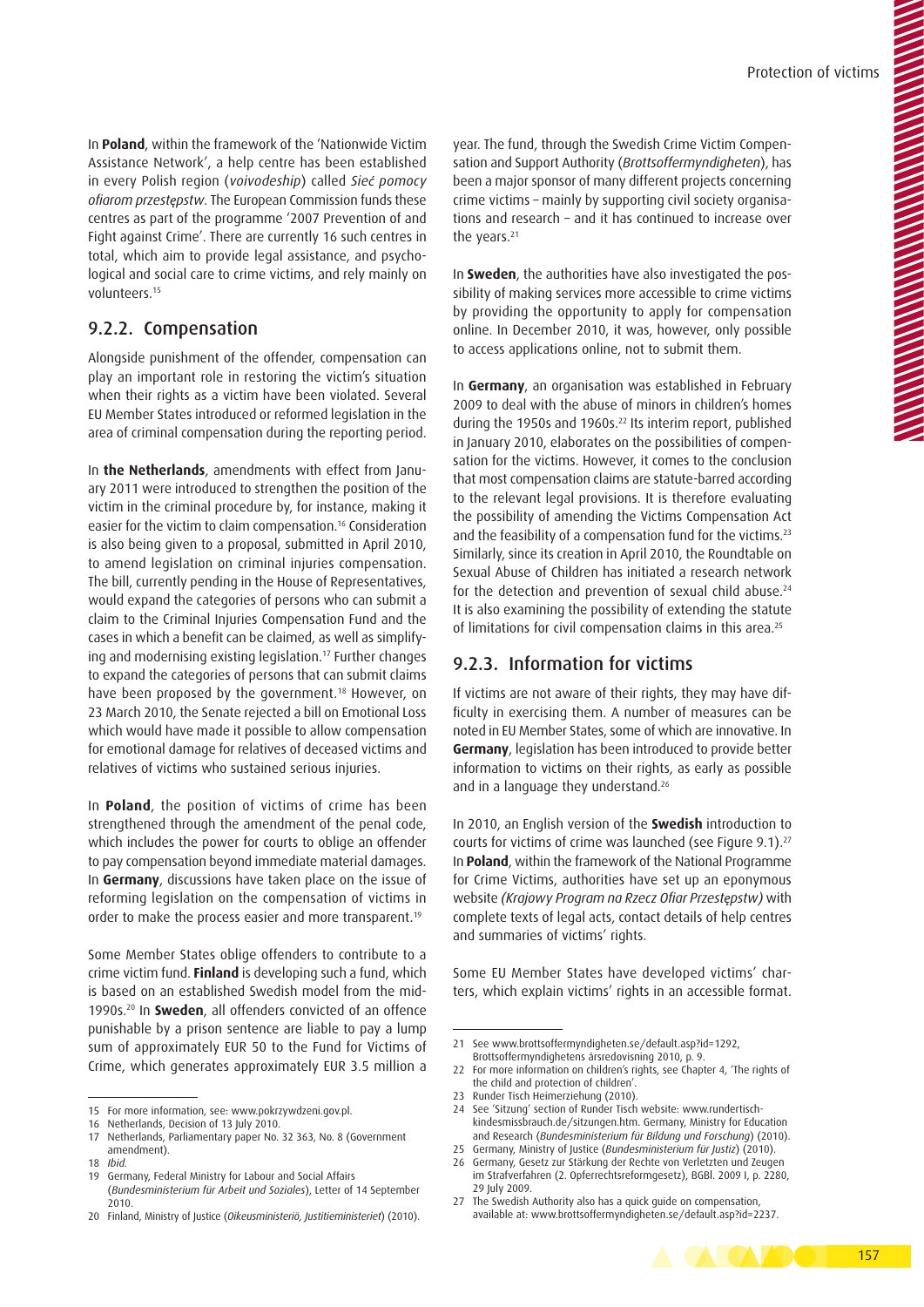### Figure 9.1: Court Introduction (*Rättegångsskolan*)

### **Welcome to Court Introduction**

If you have been victim of crime you are likely facing a rare situation that can make you anxious and uncertain. If the crime was reported, the police opened a chain of events where you as the victim and several agencies and organizations may be involved. Maybe the offense will be dealt with in court. It can be difficult to know where you are going to turn to for support and to answer your questions. Read more >>



*Source: Sweden, Swedish Crime Victim and Support Authority, available at: <www.courtintroduction.se>*

**Ireland**'s Victims Charter and a Guide to the Criminal Justice System were publicly launched by the Minister of Justice and Law Reform in July 2010. The charter has received the Plain English Mark from the National Adult Literacy Agency for its accessibility to the non-technical reader.<sup>28</sup>

Other efforts to popularise knowledge about the rights of victims are more innovative. A radio message was aired every day in December 2009 in **Bulgaria** on 'Darik' national radio to inform victims about their rights.29 **Hungary** used the largest music festival in the country to make the public aware of the rights of victims. In **Poland**, the Ministry of Justice launched a campaign called 'Come out of the shadow. Let yourself be helped' (*Wyjdź z cienia! Pozwól sobie pomóc!*) which addresses victims of crime and encourages them to make use of the assistance on offer. The

initiative includes about 2,000 billboards throughout the country as well as YouTube clips.

In **Romania** in 2009, a hotline was set up to assist victims of crime in obtaining information on their rights and compensation possibilities.30 In **Finland**, Victim Support Finland initiated a helpline service to support crime victims with a foreign background. This new service is part of a five-year Victim Support Development Project (2007–2011) which aims to develop new tools to improve victim support services and make them accessible to all, regardless of their background.<sup>31</sup>



<sup>28</sup> Ireland, Victims of Crime Office, Victims Charter, available at [www.victimsofcrime.ie.](www.victimsofcrime.ie)

<sup>29</sup> See Bulgaria, National Council for assistance and compensation to victims of crime, available at: <www.compensation.bg/Default.aspx>.

<sup>30</sup> Romania, Ministry of Justice (*Ministerul Justitiei*), information available at: [www.just.ro.](www.just.ro)

<sup>31</sup> Finland, *Rikosuhripäivystys/Brottsofferjouren* (RIKU) (Victim Support), available at: <www.riku.fi/fi/victim+support/services>.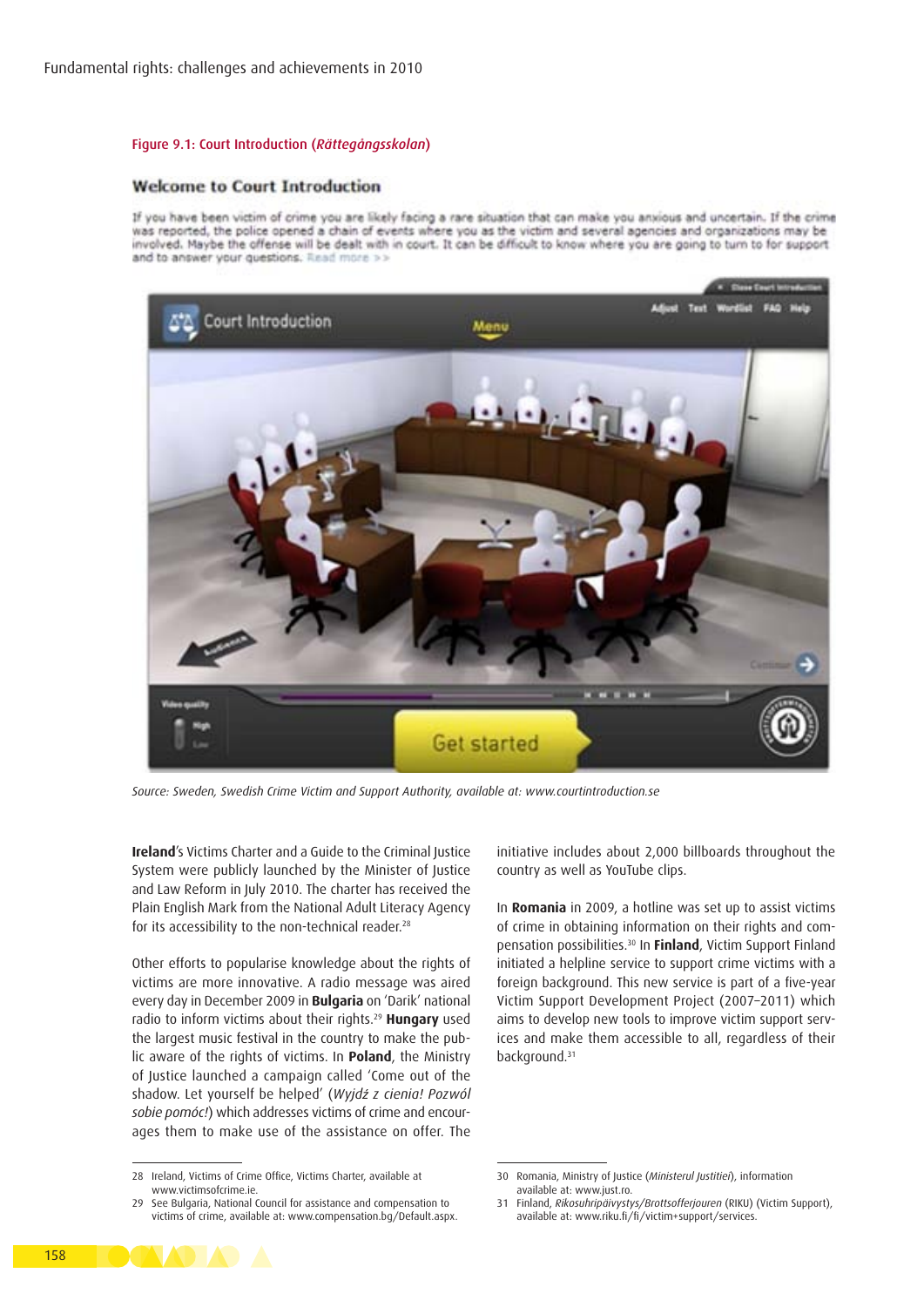### 9.2.4. Violence against women

Violence against women remains a widespread problem<sup>32</sup> and continues to occupy a prominent position on the political agenda, a fact underlined by the 2010 Spanish presidency of the Council's focus on the issue.<sup>33</sup> Children are also often vulnerable to violence and abuse, and girls are particularly vulnerable to sexual abuse, which is addressed in Chapter 4 on rights of the child and protection of children.

In 2010, the European Commission published the findings of a major project assessing the *Feasibility of harmonisation of national legislation on gender violence and violence against children (FSL study)*. The goal of the study was to examine whether it was both feasible and necessary to harmonise national legislation on violence against women, violence against children and sexual identity violence at the EU level. The study identified a number of challenges with respect to looking at the origins and causes of violence against women and the other groups studied, data collection in these areas, and possibilities for legislative harmonisation.

### *"Reparations for women cannot be just about returning them to the situation in which they were found before the individual instance of violence, but instead should strive to have a transformative potential."*

*UN Special Rapporteur on Violence against Women, Rashida Manjoo, 19 April 2010, paragraph 85* 

The draft European Protection Order, discussed above in the context of developments at EU level, would ensure that a person continues to benefit from protection measures even if they move or travel abroad. This is of particular benefit to women who are victims of inter-personal violence. At the policy level, the Council adopted two sets of conclusions. In March 2010, the Council adopted 'Conclusions on the eradication of violence against women', which urges Member States to enhance their efforts to end violence against women and requests the European Commission to develop an overall strategy.34 In April 2010, the Council also adopted 'Conclusions on improving prevention to tackle violence against women and care to its victims within the scope of law enforcement', with targeted measures for police on victims of gender-based violence.

In December 2010, the Ad Hoc Committee on Preventing and Combating Violence against Women and Domestic Violence approved the first Draft Council of Europe Convention on preventing and combating violence against women and domestic violence.35 The Convention would create legally binding standards explicitly requiring States to prevent violence against women and domestic violence, protect its victims and punish the perpetrators. It fills a significant gap in human rights protection for women and encourages Member States to extend its protection to all victims of domestic violence.

At national level, developments can be noted among three EU Member States. In **Greece**, in 2009 a National Multi-Annual Programme on Preventing and Combating Violence Against Women (2009-2013) was launched by the Ministry of Justice, Transparency and Human Rights. The Programme incorporates both preventive and supporting actions for victims of gender-based violence. This includes the operation of a 24-hour SOS telephone line, an awareness-raising campaign and the establishment of 13 new Consultation Centres. This is the first time that a complete action programme has been elaborated in **Greece** for combating gender-based violence. In **Portugal**, according to the official government website [\(www.cig.gov.pt\)](www.cig.gov.pt), there has been an increase in reported cases of gender-based violence. In **Cyprus**, a national non-governmental organisation (NGO) has received funding in order to carry out activities related to domestic violence, including awareness raising, mapping, website building, and the offer of training to the judiciary, public prosecutors and other criminal justice actors.36

During 2010, two EU Member States, the **Netherlands** and the **Czech Republic**, were monitored by the UN Committee on the Elimination of Racial Discrimination (CEDAW) under the periodic State reporting procedure. Among other observations, CEDAW welcomed measures in both the **Netherlands** and the **Czech Republic** to combat domestic violence. At the same time, the **Netherlands** was urged to ensure free legal aid for all victims of domestic violence. In relation to the **Czech Republic**, CEDAW raised several concerns relating to low rates of reporting, prosecution and conviction for domestic violence and rape, as well as the definition of rape and the availability of legal aid.<sup>37</sup>

## 9.3. Data collection and evidence-based policymaking

The development of effective and targeted legislation and policies addressing both the needs and substantive rights of victims depends on the collection of solid data. Given that many victims never report their experiences to the police, reliance on criminal justice data and information from court cases can only paint a limited picture of the realities on the ground with respect to the experiences of victims of crime. For more information on data collection and racist crimes, see Chapter 6 on racism and ethnic discrimination.



<sup>32</sup> Council of the European Union (2010c), paragraph 3.

<sup>33</sup> Council of the European Union (2010d) For more information, see Chapter 5 'Equality and non-discrimination', which deals with discrimination on the grounds of gender, and Chapter 6 'Racism and ethnic discrimination', which has a section dedicated to racist crime.

<sup>34</sup> Council of the European Union (2010e).

Council of Europe, Ad Hoc Committee on Preventing and Combating Violence against Women and Domestic Violence (2011).

<sup>36</sup> European Commission (2010d).

<sup>37</sup> United Nations, Committee on the Elimination of Discrimination Against Women (CEDAW) (2010a), paragraphs. 5, 26-27. CEDAW (2010b), paragraphs. 7, 22, 23.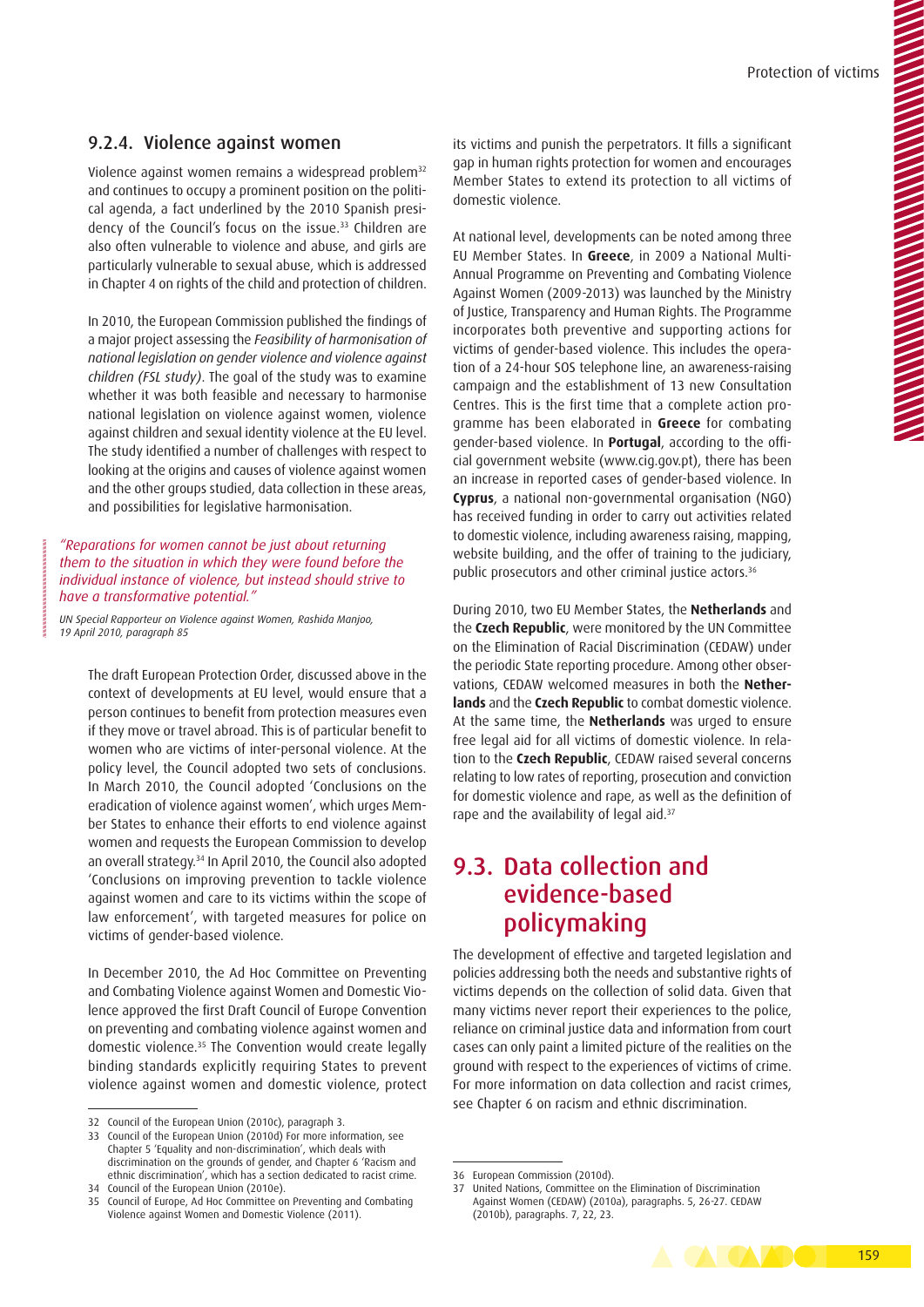### **FRA ACTIVITY**

### EU-wide survey on violence against women

On the occasion of International Women's Day 2010, the FRA Director was invited to give a speech in the hemicycle of the European Parliament in which he addressed violence against women as a human rights abuse and referred to the Agency's EU-wide survey on violence against women. In line with a European Parliament resolution of 25 November 200938 – which called on the FRA to collect reliable and comparable statistics on all grounds of discrimination, including "comparative data on violence against women in the EU" – the FRA began preparations for the first EU-wide survey on violence against women in 2010.

*For more information, see: fra.europa.eu/fraWebsite/ research/projects/proj\_eu\_survey\_vaw\_en.htm.* 

Regular criminal victimisation surveys have been in existence in some EU Member States, such as the **UK** and **Finland**, for several decades. Recognising the continued absence of comprehensive and comparable EU-wide data on crime victimisation, and building on the previous work of the International Crime Victims Survey (ICVS) that included some EU Member States, Eurostat launched a pilot initiative in 2009 to test a proposal for an 'EU Security Survey'. This survey is also confusingly referred to as the 'European Safety Survey' and the 'EU victimisation survey module' in the Eurostat Statistical Requirements Compendium 2010, and as the 'EU victimisation survey' in the Eurostat Statistical Programme 2010.<sup>39</sup> The results from Member States that tested the survey were reviewed in the course of 2010, and the findings will be used in the development of a full survey. It is proposed that between 5,000 and 8,000 people will be randomly surveyed in each Member State, the results of which will serve to provide rich information about victimisation experiences.

In some EU Member States, there is encouraging evidence that data collection on victims of crime continues to be supported as the basis for policy formulation. In **Finland**, which has a long tradition of research in this and related criminal justice fields, the National Research Institute of Legal Policy (*Rättspolitiska forskningsinstitutet*) has initiated a large-scale research project concerning the status of victims of crime. The project focuses on access to compensation and victim support services, and the results of the research will form the basis for future initiatives to ensure the effectiveness of the compensation process. The project report is planned for early 2011.40 In **France**, the Ministry of Justice (*Ministère de la Justice et des Libertés*) published

the results of a satisfaction survey based on 134,000 crime victims whose cases were judged in 2007.

In **Ireland**, the Commission for the Support of Victims of Crime commissioned research on the needs of victims of crime, which was launched in October 2010.41 300 victims of crime were interviewed for the study, which also gauged public and professional awareness of the availability of support services for victims of crime. The **Swedish** Crime Victim Compensation and Support Authority (*Brottsoffermyndigheten*) was commissioned by the government to carry out a study on the effectiveness of procedures for payment of criminal injuries compensation to persons in other States who were victims of human trafficking for sexual purposes. The study, presented in 2010, was carried out from a comparative perspective involving nine other EU Member States and Norway.42

In the **UK** – specifically in England and Wales – the British Crime Survey has been in existence since the early 1980s, with survey results for 2009 and 2010, based on interviews with 45,000 respondents, published in July 2010. Interviews for the latest Scottish Crime and Safety Survey (UK) began in June 2010, when it was also announced that a review of the 2001 Scottish Strategy for Victims Action Plan was underway. According to a response to a parliamentary question in the Scottish Parliament, the review will include consultation on options for improving victim support.43

### Promising practice

### Raising awareness of compensation funds among victims

In the **Netherlands**, a study revealed that victims rarely draw on compensation funds. Research from the Criminal Injuries Compensation Fund (*Schadefonds Geweldsmisdrijven*), published in February 2010, shows that 28,000 victims a year would like to and could make a claim based on the statutory regulations for financial compensation. However, only one fifth of about 37,000 victims a year actually do so in practice. The main reason for this seems to be that 72% of victims are not aware of the existence of the fund.

*For more information, see: Netherlands, Huiselijkgeweld.nl (2010),'Weinig beroep op schadefonds geweld', 16 February 2010*



<sup>38</sup> European Parliament (2010c).

<sup>39</sup> For more information, see Eurostat Statistical Requirements Compendium 2010, p. 63; Statistical Programme 2010, p. 24.

<sup>40</sup> Finland, *Oikeuspoliittinen tutkimuslaitos/Rättspolitiska forskningsinstitutet*, see: [www.optula.om.fi/en/Etusivu.](www.optula.om.fi/en/Etusivu)

<sup>41</sup> Central Statistics Office (CSO) (2010). See also Kilcommins, S. *et al* (2010).

<sup>42</sup> Sweden, Crime Victim Compensation and Support Authority (2010).

<sup>43</sup> Scotland, Scottish Parliament, Written Answers to Parliamentary Questions, 30 June 2010.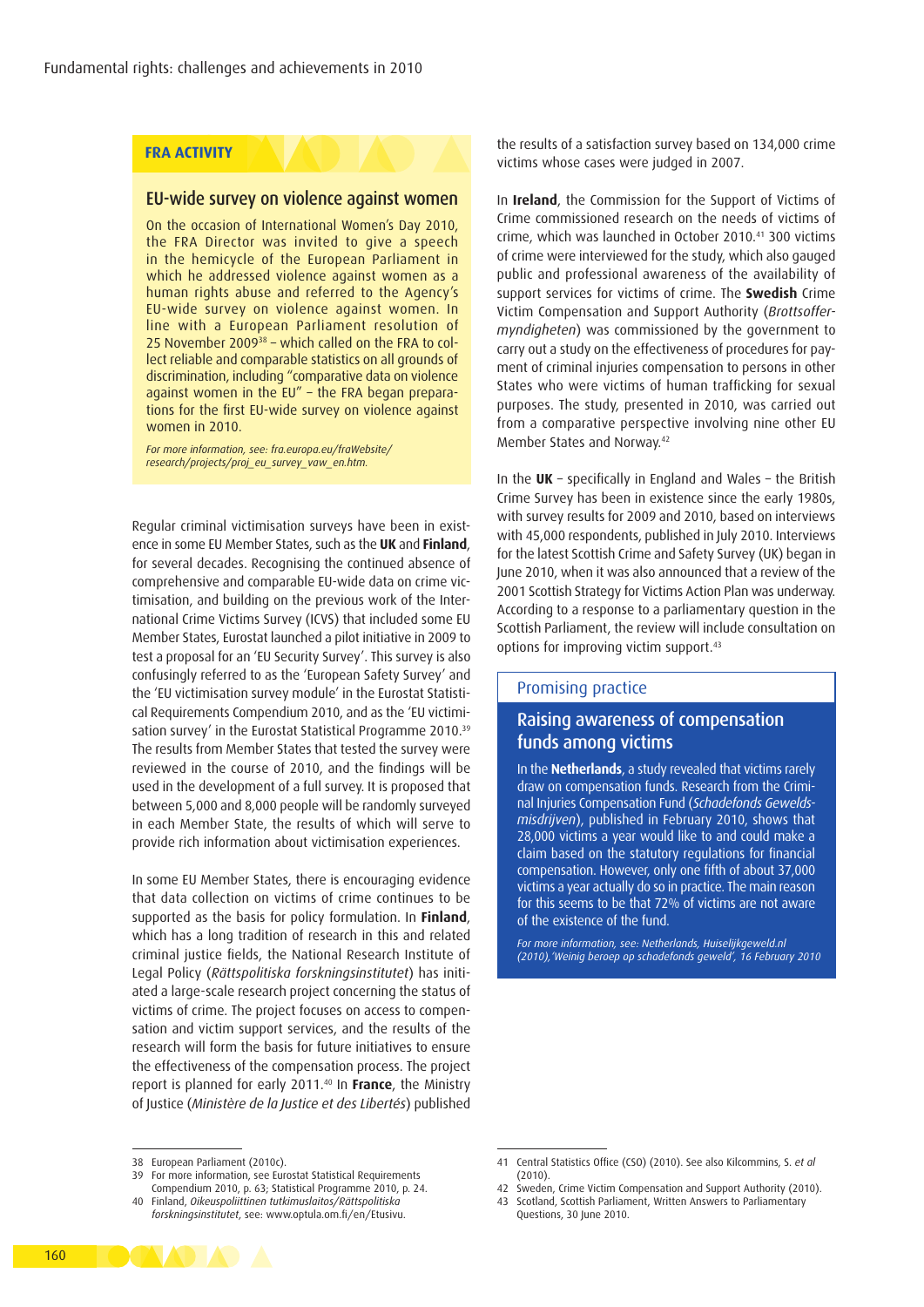## **Outlook**

Ongoing work in the EU to promote the rights of victims appears promising. Initiatives on the rights of suspects and the accused, in particular the 'Roadmap' discussed in Chapter 8 on Access to justice, would benefit from consideration of parallel developments in the area of victims' rights. This would allow for clearer and more comprehensive legislation addressing the rights of suspects and the accused, and those of victims and witnesses.

Legislative reforms aside, the effective transposition of directives will remain crucial in the coming years. Research evidence from reports funded by the European Commission demonstrates that victim-centred laws are often poorly translated into practice and as a result there is no tangible impact on the ground. To this end, the forthcoming 'European Safety Survey', together with the FRA's Violence against Women survey – which includes violence in childhood, and reporting patterns among victims – will shed light on victims' enjoyment of their rights in practice. In this regard, these surveys may be considered as significant developments in the field of data collection on victims of crime that will underpin evidence-based developments in the future.

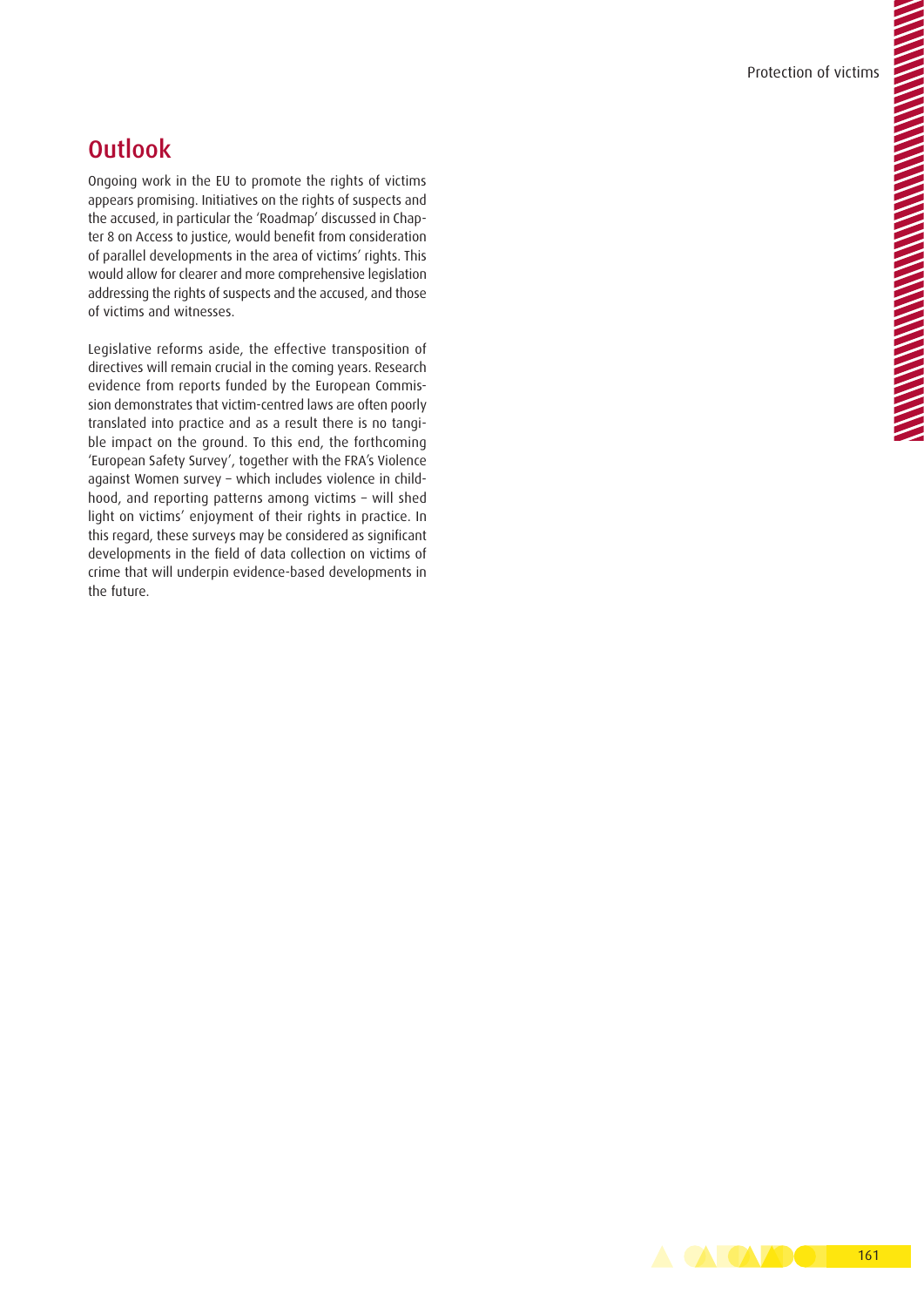## References

Bulgaria, National Council for assistance and compensation to victims of crime, available at: [www.compensation.bg/](www.compensation.bg/Default.aspx) [Default.aspx.](www.compensation.bg/Default.aspx)

Council Directive 2004/80/EC relating to compensation to crime victims, Brussels, 6 August 2004, OJ 2004 L 261.

Council of Europe, Ad Hoc Committee on Preventing and Combating Violence against Women and Domestic Violence (CAHVIO) (2011), *Draft Council of Europe Convention on preventing and combating violence against women and domestic violence*, Strasbourg, Council of Europe.

Council of Europe Committee of Ministers (2010), *Guidelines on child friendly justice*, Strasbourg, 17 November 2010.

Council of the European Union (2010a), Press release, 3051st Council meeting, PRES/10/332, 3 December 2010.

Council of the European Union (2010b), Press release, 3018th Council meeting, PRES/10/151, Brussels, 3 June 2010.

Council of the European Union (2010c), 'Council conclusions on improving prevention to tackle violence against women and care to its victims within the scope of law enforcement', 3010th Council meeting, 26 April 2010.

Council of the European Union (2010d), *Innovating Europe*, 1 January-30 June 2010.

Council of the European Union (2010e), Council Conclusions on the eradication of violence against women in the European Union, 3000th Council meeting, 8 March 2010.

Court of Justice of the European Union (CJEU), C-205/09, *Eredics and Sapi*, 21 October 2010.

Court of Justice of the European Union, C-467/05 *Dell'Orto*, 28 June 2007.

European Commission (2010a), *Proposal for a directive of the European Parliament and of the Council on preventing and combating trafficking in human beings, and protecting victims, repealing Framework Decision 2002/629/JHA*, COM(2010) 95, Brussels, 23 March 2010.

European Commission (2010b), *Initiative of Belgium Bulgaria, Estonia, Spain, France, Italy, Hungary, Poland, Portugal, Romania, Finland and Sweden with a view to the adoption of a Directive of the European Parliament and of the Council on the European Protection Order* Brussels, 18 March 2010, OJ 2010 C 69.

European Commission (2010c), *Action plan implementing the Stockholm Programme*, COM(2010) 171 final, Brussels, 20 April 2010.

European Commission (2010d), 'How can we finally have gender equality in Europe?', Press article by the Head of the European Commission Representation in Cyprus, Androulla Kaminara, published in the newspaper *Haravgi*, Brussels, 12 October 2010.

European Council (2010), *The Stockholm Programme – An open and secure Europe serving and protecting citizens*, OJ 2010 C115.

European Parliament (2010a), Legislative resolution on the proposal for a directive of the European Parliament and of the Council on preventing and combating trafficking in human beings, and protecting victims, repealing Framework Decision, 2002/629/JHA, P7\_TA-PROV(2010)0471, Brussels, 14 December 2010.

European Parliament (2010b), Legislative resolution on the draft directive of the European Parliament and of the Council on the European Protection Order, P7\_TA-PROV(2010)0470, Brussels, 14 December 2010.

European Parliament (2010c), Resolution on the multiannual programme 2010-2014 regarding the area of freedom, security and justice (Stockholm programme), P7\_TA(2009) 0090, Strasbourg, 25 November 2009.

Eurostat, *Statistical Requirements Compendium 2010,*  available at: [www.epp.eurostat.ec.europa.eu/cache/ITY\\_](www.epp.eurostat.ec.europa.eu/cache/ITY_OFFPUB/KS-RA-10-007-EN/EN/KS-RA-10-007-EN-EN.PDF) [OFFPUB/KS-RA-10-007-EN/EN/KS-RA-10-007-EN-EN.PDF](www.epp.eurostat.ec.europa.eu/cache/ITY_OFFPUB/KS-RA-10-007-EN/EN/KS-RA-10-007-EN-EN.PDF).

Eurostat, *Statistical Requirements Compendium 2010*, available at: [http://epp.eurostat.ec.europa.eu/portal/page/](http://epp.eurostat.ec.europa.eu/portal/page/portal/ver-1/about_eurostat/documents/AWP_2010_final.pdf) [portal/ver-1/about\\_eurostat/documents/AWP\\_2010\\_fi](http://epp.eurostat.ec.europa.eu/portal/page/portal/ver-1/about_eurostat/documents/AWP_2010_final.pdf)  [nal.pdf](http://epp.eurostat.ec.europa.eu/portal/page/portal/ver-1/about_eurostat/documents/AWP_2010_final.pdf).

Finland, Ministry of Justice (*Oikeusministeriö, Justitieministeriet*) (2010), 'Oikeusministeri Tuija Brax Asianajajapäivillä', Speech, 15 January 2010.

Finland, *Rikosuhripäivystys/Brottsofferjouren* (RIKU) (Victim Support), available at: [www.riku.fi/fi/victim+support/](www.riku.fi/fi/victim+support/services) [services.](www.riku.fi/fi/victim+support/services)

Finland, National Research Institute of Legal Policy (*Oikeuspoliittinen tutkimuslaitos/Rättspolitiska forskningsinstitutet*), available at: <www.optula.om.fi/en/Etusivu>.

France, Ministry of Justice (*Ministère de la Justice et des Libertés*) website available at: [www.justice.gouv.fr/pub](www.justice.gouv.fr/publications-10047/rapports-thematiques-10049/enquete-victimes-2008-18491.html)[lications-10047/rapports-thematiques-10049/enquete](www.justice.gouv.fr/publications-10047/rapports-thematiques-10049/enquete-victimes-2008-18491.html)[victimes-2008-18491.html](www.justice.gouv.fr/publications-10047/rapports-thematiques-10049/enquete-victimes-2008-18491.html).

Germany, Federal Ministry for Labour and Social Affairs (*Bundesministerium für Arbeit und Soziales*), Letter of 14 September 2010.

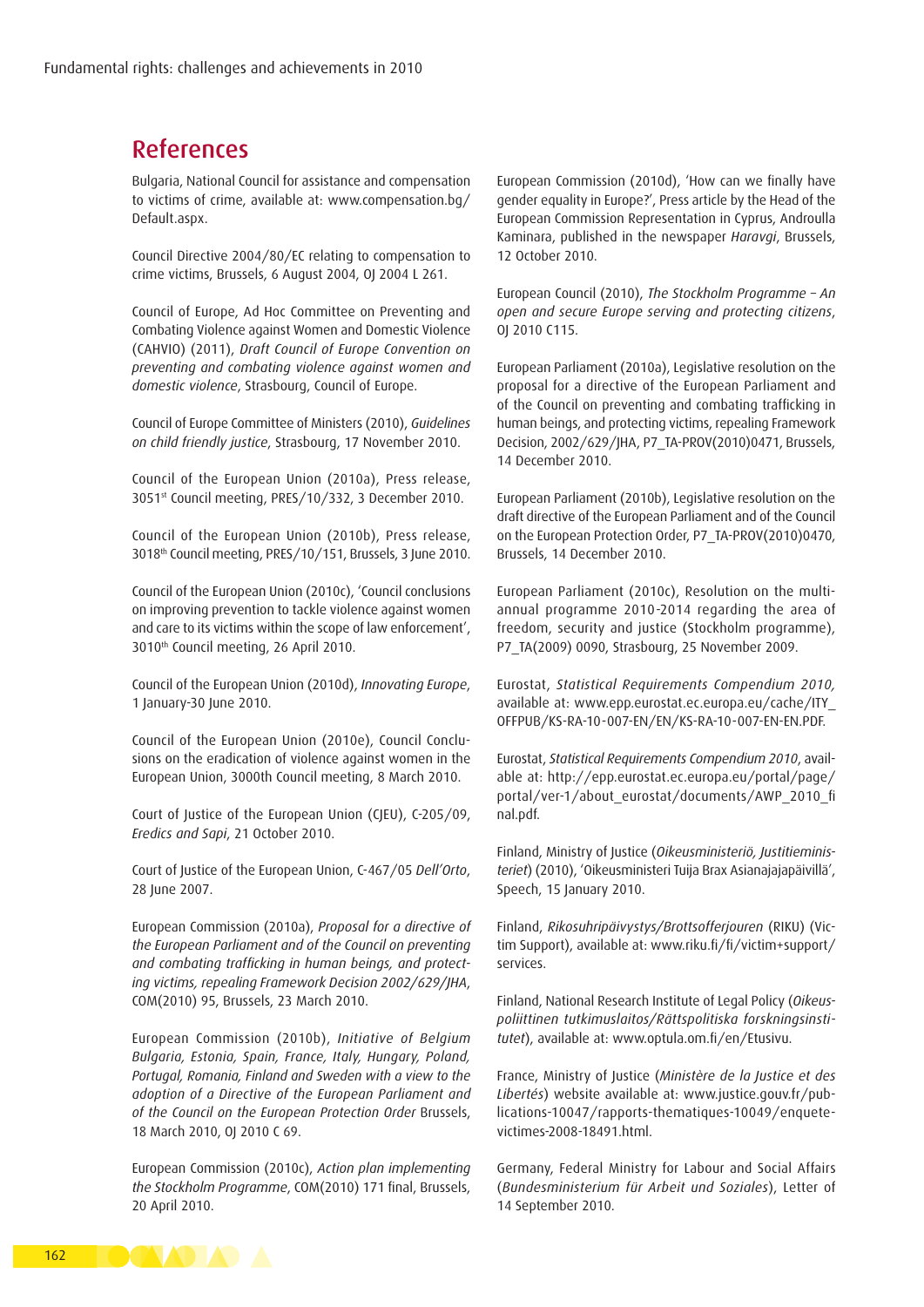Germany, Ministry of Interior (*Bundesministerium für Inneres*) (2010), 'Interministerielles "Bündnis gegen Gewalt" erstmals zusammengetreten', 23 September 2010.

Germany, Ministry for Education and Research (*Bundesministerium für Bildung und Forschung*) (2010), 'BMBF bringt interdisziplinäres Forschungsnetzwerk auf den Weg', Press release, 7 June 2010.

Germany, Ministry of Justice (*Bundesministerium für Justiz*) (2010), 'Durchsetzung staatlicher Strafanspruch – Rechtspolitische Folgerungen – Anerkennung des Leidens der Opfer sexuellen Missbrauchs in jeglicher Hinsicht', Berlin, 21 July 2010.

Germany, Gesetz zur Stärkung der Rechte von Verletzten und Zeugen im Strafverfahren (2. Opferrechtsreformgesetz), BGBl. 2009 I, p. 2280, 29 July 2009.

Ireland, Victims of Crime Office (2009), *Victims Charter*, available at: [www.victimsofcrime.ie/en/vco/Pages/](www.victimsofcrime.ie/en/vco/Pages/WP10000006) [WP10000006.](www.victimsofcrime.ie/en/vco/Pages/WP10000006)

Ireland, Central Statistics Office (CSO) (2010) 'Crime and Victimisation: Quarterly National Household Suvey', Dublin 28 October 2010, available at: [www.cso.ie/](www.cso.ie/releasespublications/documents/crime_justice/current/crimeandvictimisation_qnhs2010.pdf) [releasespublications/documents/crime\\_justice/current/](www.cso.ie/releasespublications/documents/crime_justice/current/crimeandvictimisation_qnhs2010.pdf) [crimeandvictimisation\\_qnhs2010.pdf](www.cso.ie/releasespublications/documents/crime_justice/current/crimeandvictimisation_qnhs2010.pdf).

Irish Times (2010), 'First case set for new criminal courts', 24 November 2010.

Kilcommins, S. *et al* (2010), *The needs and concerns of victims of crime in Ireland*, Dublin, Commission for the Support of Victims of Crime, October 2010.

Lithuania, Lietuvos Respublikos apsaugos nuo smurto privačioje erdvėje įstatymo projektas, No. XIP-2325, 23 July 2010.

Netherlands, Huiselijkgeweld.nl (2010), 'Weinig beroep op schadefonds geweld', Press release, 16 February 2010.

Netherlands, Tweede Kamer der Staten-Generaal (House of Representatives) (2010), Kamerstuk 32363 nr. 8 (Parliamentary paper), available at: [https://zoek.](https://zoek.officielebekendmakingen.nl/dossier/32363/kst-32363-8?resultIndex=12&sorttype=1&sortorder=4) [officielebekendmakingen.nl/dossier/32363/kst-32363-8?](https://zoek.officielebekendmakingen.nl/dossier/32363/kst-32363-8?resultIndex=12&sorttype=1&sortorder=4) [resultIndex=12&sorttype=1&sortorder=4](https://zoek.officielebekendmakingen.nl/dossier/32363/kst-32363-8?resultIndex=12&sorttype=1&sortorder=4).

Netherlands, Proceedings No. 23, 23 March 2010, Senate, 2009-2010.

Poland, *Krajowy Program na Rzecz Ofiar Przestępstw 'Sieć pomocy ofiarom przestępstw'*, available at: [www.pokrzywdzeni.gov.pl.](www.pokrzywdzeni.gov.pl)

Poland, *Krajowy Program na Rzecz Ofiar Przestępstw 'Wyjdź z cienia! Pozwól sobie pomóc!'*, available at: <www.pokrzywdzeni.gov.pl/?lang=1&art=447&kat=97>

Portugal, Portuguese Association for Victim Support (*Associação Portuguesa de Apoio à Vítima*, APAV) (2009), *Project: Victims in Europe: Implementation of the EU Framework Decision on the standing of victims in the criminal proceedings in the Member States of the European Union*, Lisbon, APAV.

Portugal, *Governo de Portugal* (Portuguese government) (2010), *Violência doméstica participada em 2009*, available at: [www.portugal.gov.pt/pt/GC18/Governo/Ministerios/PCM/](http://www.portugal.gov.pt/pt/GC18/Governo/Ministerios/PCM/MP/Documentos/Pages/20100414_MP_Doc_Violencia_Domestica.aspx) [MP/Documentos/Pages/20100414\\_MP\\_Doc\\_Violencia\\_](http://www.portugal.gov.pt/pt/GC18/Governo/Ministerios/PCM/MP/Documentos/Pages/20100414_MP_Doc_Violencia_Domestica.aspx) [Domestica.aspx.](http://www.portugal.gov.pt/pt/GC18/Governo/Ministerios/PCM/MP/Documentos/Pages/20100414_MP_Doc_Violencia_Domestica.aspx)

Romania, *Legea 135/2010*, *privind Codul de procedura penala*, Monitorul Oficial 486 din 15 iulie 2010 (M. Of. 486/2010), 15 July 2010.

Romania, Ministerul Justitiei (Ministry of Justice), website available at: [www.just.ro.](www.just.ro)

Runder Tisch Heimerziehung (2010), *Heimerziehung in den 50er und 60er Jahren –Zwischenbericht des Runden Tisches*, Berlin, Arbeitsgemeinschaft für Kinder und Jugendhilfe (AGJ).

Scotland, Scottish Parliament, Written Answers to Parliamentary Questions, 30 June 2010, available at: [www.scottish.](www.scottish.parliament.uk/business/pqa/wa-10/wa0630.htm) [parliament.uk/business/pqa/wa-10/wa0630.htm](www.scottish.parliament.uk/business/pqa/wa-10/wa0630.htm).

Sweden, Crime Victim Compensation and Support Authority (*Brottsoffermyndigheten*) (2010), *Utbetalning av brottsskadeersättning till offer för människohandel Redovisning av ett regeringsuppdrag*, Umeå, Brottsoffermyndigheten.

United Nations, Committee on the Elimination of Discrimination Against Women (CEDAW) (2010a), *Concluding Observations on the Netherlands*, CEDAW/C/NLD/CO/5, 5 February 2010.

United Nations, CEDAW (2010b), *Concluding Observations on the Czech Republic*, CEDAW/C/CZE/CO/5, 10 November 2010.

United Nations, Human Rights Council (2010), *Report of the Special Rapporteur on violence against women, its causes and consequences*, A/HRC/14/22, UN General Assembly, 19 April 2010.